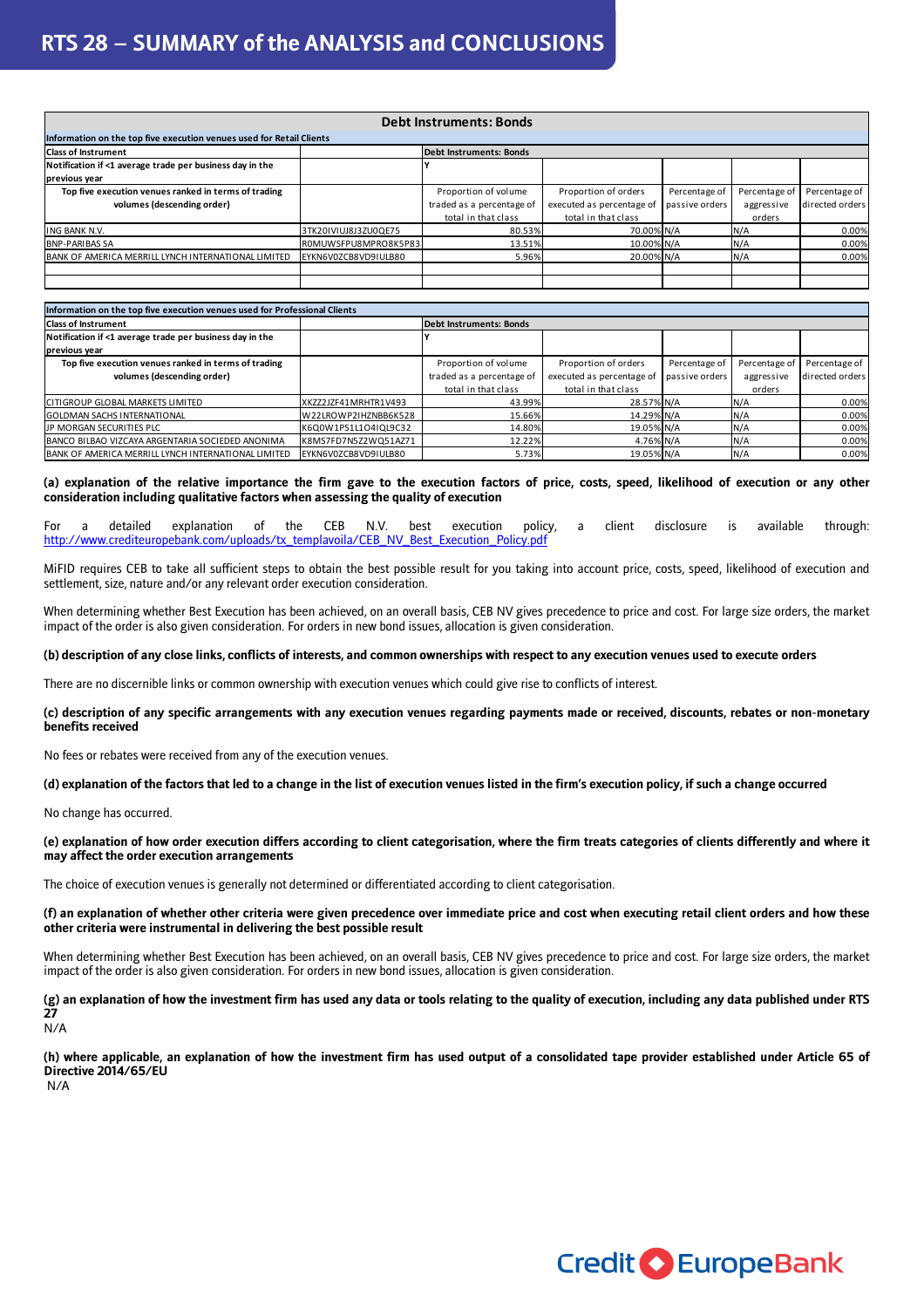## **RTS 28 – SUMMARY of the ANALYSIS and CONCLUSIONS**

| <b>Equities: Shares</b>                                              |                      |                           |                           |                |               |                 |  |
|----------------------------------------------------------------------|----------------------|---------------------------|---------------------------|----------------|---------------|-----------------|--|
| Information on the top five execution venues used for Retail Clients |                      |                           |                           |                |               |                 |  |
| <b>Class of Instrument</b>                                           |                      | <b>Equities: Shares</b>   |                           |                |               |                 |  |
| Notification if <1 average trade per business day in the             |                      |                           |                           |                |               |                 |  |
| previous year                                                        |                      |                           |                           |                |               |                 |  |
| Top five execution venues ranked in terms of trading                 |                      | Proportion of volume      | Proportion of orders      | Percentage of  | Percentage of | Percentage of   |  |
| volumes (descending order)                                           |                      | traded as a percentage of | executed as percentage of | passive orders | aggressive    | directed orders |  |
|                                                                      |                      | total in that class       | total in that class       |                | orders        |                 |  |
| <b>GOLDMAN SACHS INTERNATIONAL</b>                                   | W22LROWP2IHZNBB6K528 | 100.00%                   | 100.00% N/A               |                | N/A           | 0.00%           |  |
|                                                                      |                      |                           |                           |                |               |                 |  |
|                                                                      |                      |                           |                           |                |               |                 |  |
|                                                                      |                      |                           |                           |                |               |                 |  |
|                                                                      |                      |                           |                           |                |               |                 |  |

**(a) explanation of the relative importance the firm gave to the execution factors of price, costs, speed, likelihood of execution or any other consideration including qualitative factors when assessing the quality of execution** 

For a detailed explanation of the CEB N.V. best execution policy, a client disclosure is available through: http://www.crediteuropebank.com/uploads/tx\_templavoila/CEB\_NV\_Best\_Execution\_Policy.pdf

MiFID requires CEB to take all sufficient steps to obtain the best possible result for you taking into account price, costs, speed, likelihood of execution and settlement, size, nature and/or any relevant order execution consideration.

When determining whether Best Execution has been achieved, on an overall basis, CEB NV gives precedence to price and cost.

**(b) description of any close links, conflicts of interests, and common ownerships with respect to any execution venues used to execute orders** 

There are no discernible links or common ownership with execution venues which could give rise to conflicts of interest.

**(c) description of any specific arrangements with any execution venues regarding payments made or received, discounts, rebates or non-monetary benefits received** 

No fees or rebates were received from any of the execution venues.

**(d) explanation of the factors that led to a change in the list of execution venues listed in the firm's execution policy, if such a change occurred** 

No change has occurred.

**(e) explanation of how order execution differs according to client categorisation, where the firm treats categories of clients differently and where it may affect the order execution arrangements** 

The choice of execution venues is generally not determined or differentiated according to client categorisation.

**(f) an explanation of whether other criteria were given precedence over immediate price and cost when executing retail client orders and how these other criteria were instrumental in delivering the best possible result** 

When determining whether Best Execution has been achieved, on an overall basis, CEB NV gives precedence to price and cost.

**(g) an explanation of how the investment firm has used any data or tools relating to the quality of execution, including any data published under RTS 27**  N/A

**(h) where applicable, an explanation of how the investment firm has used output of a consolidated tape provider established under Article 65 of Directive 2014/65/EU**  N/A

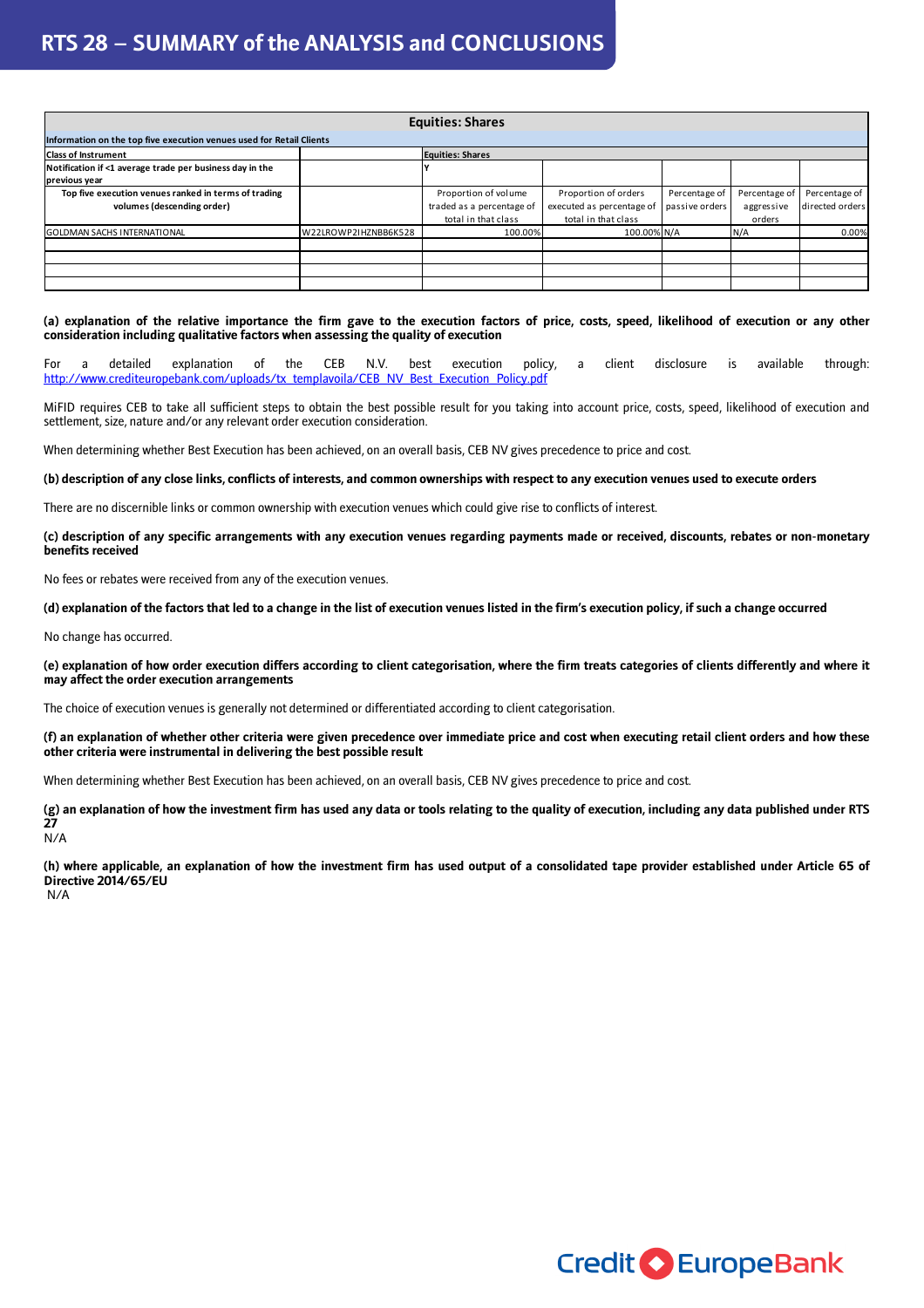| <b>Currency Derivatives: Swaps, Forwards and Other Currency Derivatives</b> |                      |                                                                      |                           |                |               |                 |  |
|-----------------------------------------------------------------------------|----------------------|----------------------------------------------------------------------|---------------------------|----------------|---------------|-----------------|--|
| Information on the top five execution venues used for Professional Clients  |                      |                                                                      |                           |                |               |                 |  |
| <b>Class of Instrument</b>                                                  |                      | Currency Derivatives: Swaps, Forwards and Other Currency Derivatives |                           |                |               |                 |  |
| Notification if <1 average trade per business day in the                    |                      |                                                                      |                           |                |               |                 |  |
| previous year                                                               |                      |                                                                      |                           |                |               |                 |  |
| Top five execution venues ranked in terms of trading                        |                      | Proportion of volume                                                 | Proportion of orders      | Percentage of  | Percentage of | Percentage of   |  |
| volumes (descending order)                                                  |                      | traded as a percentage of                                            | executed as percentage of | passive orders | aggressive    | directed orders |  |
|                                                                             |                      | total in that class                                                  | total in that class       |                | orders        |                 |  |
| J.P. MORGAN SECURITIES PLC                                                  | K6Q0W1PS1L1O4IQL9C32 | 26.96%                                                               | 29.41% N/A                |                | N/A           | 0.00%           |  |
| <b>COMMERZBANK AG</b>                                                       | 851WYGNLUQLFZBSYGB56 | 19.54%                                                               | 17.65% N/A                |                | N/A           | 0.00%           |  |
| <b>STANDARD CHARTERED BANK</b>                                              | RILFO74KP1CM8P6PCT96 | 15.46%                                                               | 11.76% N/A                |                | N/A           | 0.00%           |  |
| BANK OF AMERICA MERRILL LYNCH INTERNATIONAL LIMITED                         | EYKN6V0ZCB8VD9IULB80 | 13.26%                                                               | 11.76% N/A                |                | N/A           | 0.00%           |  |
| ROYAL BANK OF SCOTLAND PLC                                                  | RR3QWICWWIPCS8A4S074 | 13.26%                                                               | 5.88% N/A                 |                | N/A           | 0.00%           |  |

**(a) explanation of the relative importance the firm gave to the execution factors of price, costs, speed, likelihood of execution or any other consideration including qualitative factors when assessing the quality of execution** 

For a detailed explanation of the CEB N.V. best execution policy, a client disclosure is available through: http://www.crediteuropebank.com/uploads/tx\_templavoila/CEB\_NV\_Best\_Execution\_Policy.pdf

MiFID requires CEB to take all sufficient steps to obtain the best possible result for you taking into account price, costs, speed, likelihood of execution and settlement, size, nature and/or any relevant order execution consideration.

When determining whether Best Execution has been achieved, on an overall basis, CEB NV gives precedence to price and cost. For large size orders, the market impact of the order is also given consideration.

**(b) description of any close links, conflicts of interests, and common ownerships with respect to any execution venues used to execute orders** 

There are no discernible links or common ownership with execution venues which could give rise to conflicts of interest.

**(c) description of any specific arrangements with any execution venues regarding payments made or received, discounts, rebates or non-monetary benefits received** 

No fees or rebates were received from any of the execution venues.

**(d) explanation of the factors that led to a change in the list of execution venues listed in the firm's execution policy, if such a change occurred** 

No change has occurred.

**(e) explanation of how order execution differs according to client categorisation, where the firm treats categories of clients differently and where it may affect the order execution arrangements** 

The choice of execution venues is generally not determined or differentiated according to client categorisation.

**(f) an explanation of whether other criteria were given precedence over immediate price and cost when executing retail client orders and how these other criteria were instrumental in delivering the best possible result** 

CEB NV does not offer transactions in currency derivatives to Retail Clients.

**(g) an explanation of how the investment firm has used any data or tools relating to the quality of execution, including any data published under RTS 27** 

N/A

**(h) where applicable, an explanation of how the investment firm has used output of a consolidated tape provider established under Article 65 of Directive 2014/65/EU** 

N/A